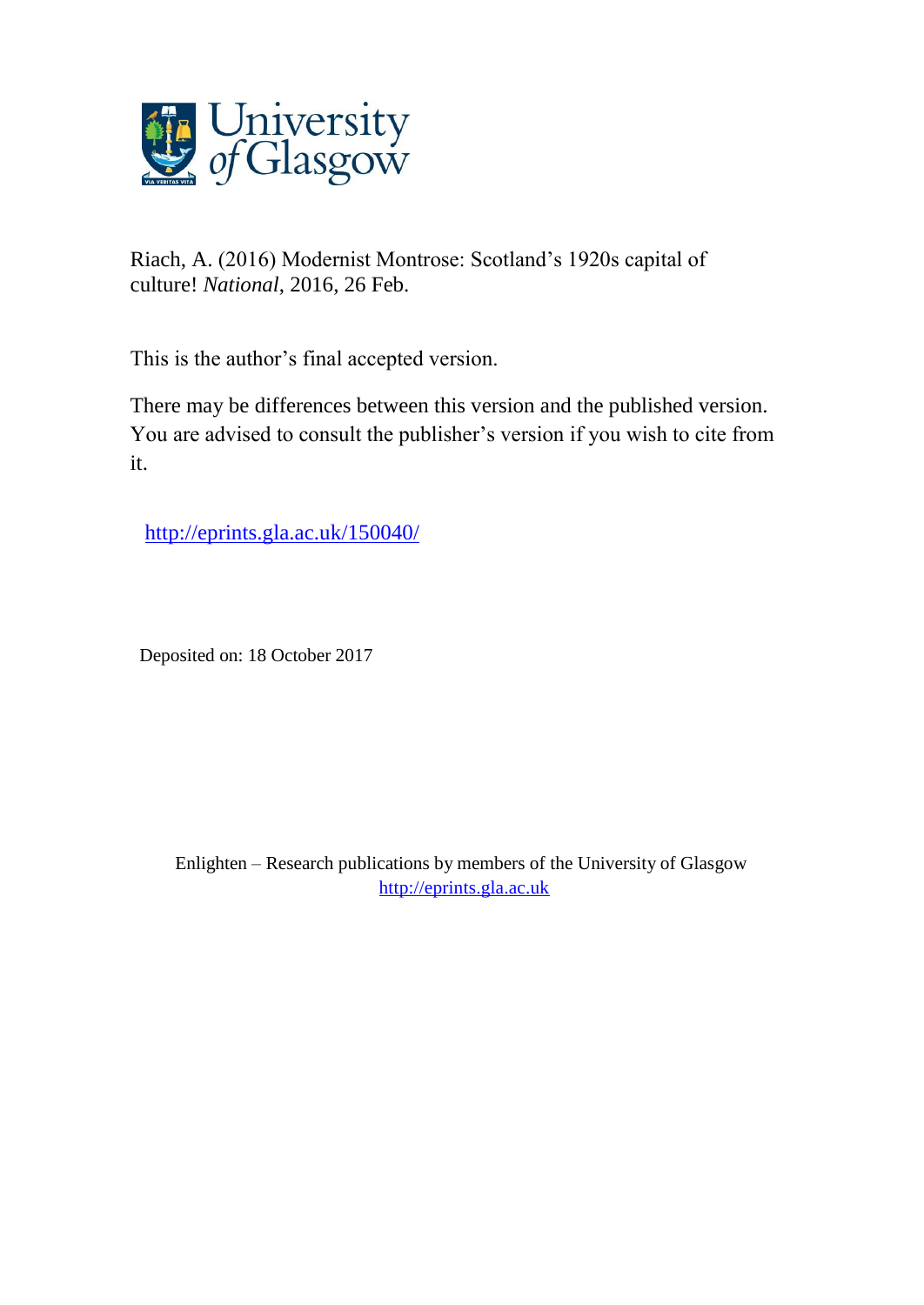## **Modernist Montrose: Scotland's 1920s Capital of Culture!**

## **Alan Riach (Friday 26 February 2016)**

After the Easter Rising in 1916 in Ireland, after the overthrow of the Tsarist Empire in Russia in 1917, and after the end of the First World War in 1918, poets, writers, artists of all kinds began asking serious questions in Scotland. The core group in the 1920s was in the east coast seaside town of Montrose. It was the original cultural capital of modern Scotland.

Just as the violence of the second decade of last century forced people back to question what were the essential values they lived by, so the artistic priorities of Modernism returned artists and writers to fundamentals.

Violence failed. It always does. The arts give us the lasting answers.

In art, as in politics, it was becoming clear that there is always more than one story to be told. This was not always so. After, let's say, 1920, no single imperial story could ever again be maintained as the "only" one, the "superior" one. No matter how prevalent that idea had been through the "Great Game" of Empire, no matter how urgently people even today insist that the priorities of the Treasury, Westminster, London, the British economy, are finally the only ones that matter, after 1920, the knowledge that there are always other stories to be told, was inescapable.

Some welcomed that knowledge. Others ignored it. Some tried to suppress it.

The knowledge applied in different ways and contexts: gender and sexuality, language and class, social strata and economic exploitation, popular and commercial cultural forms and difficult, financially unremunerative works of art, all addressed this understanding differently. Some exploited its opportunities: film and music hall appealed to a wide audience. Some poets, composers, artists, knew that their work would be read or seen or heard and understood by few. The key element to all artistic production in the 1920s was that things were happening far below the surface of the visible. There were deeper currents than those you could see, working ever more inescapably.

The word "culture" usually means one of two things: so-called "high" culture like opera, classical music, difficult poetry, painting, sculpture; more broadly, it also means just everything you do and what brings it about, from what's on TV to how we set cutlery on a table for a meal, the languages we use, the politics we have. It is what defines us. It is what we deal with every day. It is also something we can change. It depends on what we remember, as much as what we do.

Montrose in the 1920s was the cultural capital of Scotland. There were certain women and men there then, producing works of art, generating new ideas, putting into social form political potential in ways that had radical, long-term effects that are still with us now, in the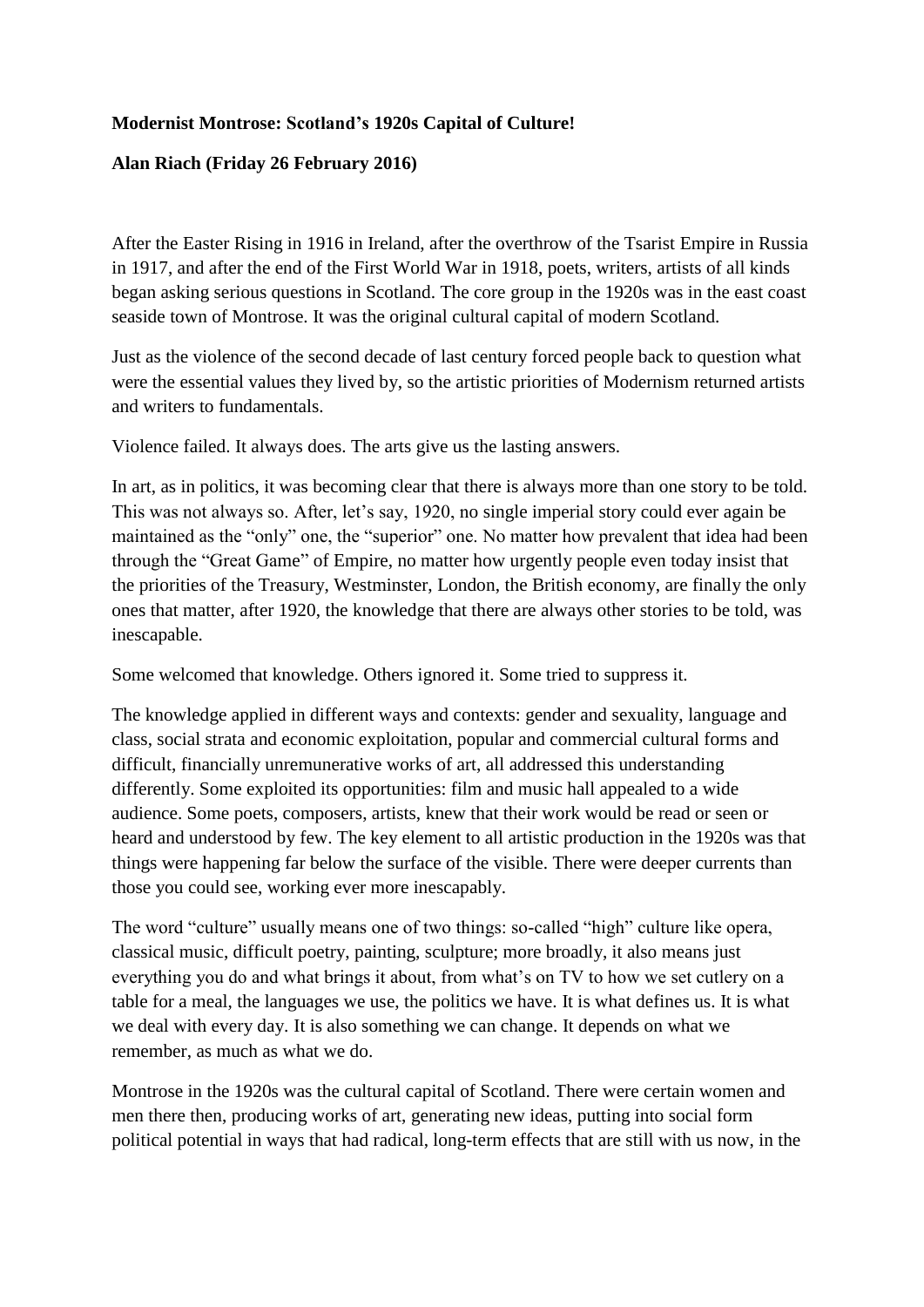21st century. The point is that sometimes demanding works of art with apparently minimal appeal draw deeply upon things of long historical tradition, and have lasting future influence.

In 1920s Montrose, this was striking in the work of Violet Jacob, Marion Angus and Willa Muir, and in that of artists and writers of all kinds.

For Jacob and Angus, both born in the 1860s, the essential source was the ballads. All literature arises from two human forms of expression: stories and songs. Ballads combine both. In the north-east of Scotland, the ballad tradition had its own provenance, distinct from, but related to, that of the Borders. Often, ballads tell of the experience of women: false promises, demon lovers, family loyalties betrayed, vengeance insisted upon, guilt, remorse, revenge. From this tradition, Jacob and Angus drew particular strengths and a range of imagery and reference, geographical locations and historical moments. They wrote themselves into the tradition while maintaining a modernist edge. Women made widows by war, lost love, casualties of the fishing industry, returning ghostly revenants, are recurring figures in their work.

They are often grouped together but were very different characters: Born into the landed family of Kennedy-Erskine, Violet married a soldier, travelling with him to India, South Africa and Egypt, returning in 1904. After their one son was killed in the First World War, she lived on as a lady in the House of Dun, an aristocrat, to that extent, but far closer to less well-off people than most of today's richest. As well as her poems, her novels "Flemington" and "The Interlopers" are well worth reading. Angus, by contrast, unmarried, looked after her mother and lived with her sister, yet the novelist Nan Shepherd wrote of her "wild Gypsy side" and described her as "impish as well as elfin…inhabited by the very Mischief". She travelled at least as far as Geneva and possessed a sharp sense of humour, delighted to puncture dullness or pretentiousness. Both are easily underestimated as conservative, even establishment figures, yet as the edition of their poems edited by Katherine Gordon, "Voices from Their Ain Countrie" (Association for Scottish Literary Studies, 2006) demonstrates, there is much more to it. Both were writing significant work in the 1920s: Jacob, especially in "The Northern Lights" (1927); Angus, in "The Lilt" (1922) and "The Tinker's Road" (1924).

Earlier, Jacob, in "Poems of India" (1905), had produced perhaps the first really memorable subcontinental-Scottish verse. In her diaries of 1897, she had written: "I never can make out what it is. Sacrifice, fate, perhaps death itself; something that is always close, everywhere. I suppose it is death, of which there is so much. But there is an exhilaration in it, I don't know why."

In the 1890s, this key combination of sensitivity to the international world and profound understanding of distinctive Scots traditions was as much there in Jacob as in Robert Louis Stevenson. This was the central fact the 20th century would carry forward. In the 1920s, in Montrose, it comes through in all major cultural production in poetry, fiction, painting, sculpture and musical composition.

Let me risk a generalisation. The artistic – if not the social – context of 1920s Montrose was as revolutionary as Paris before the First World War.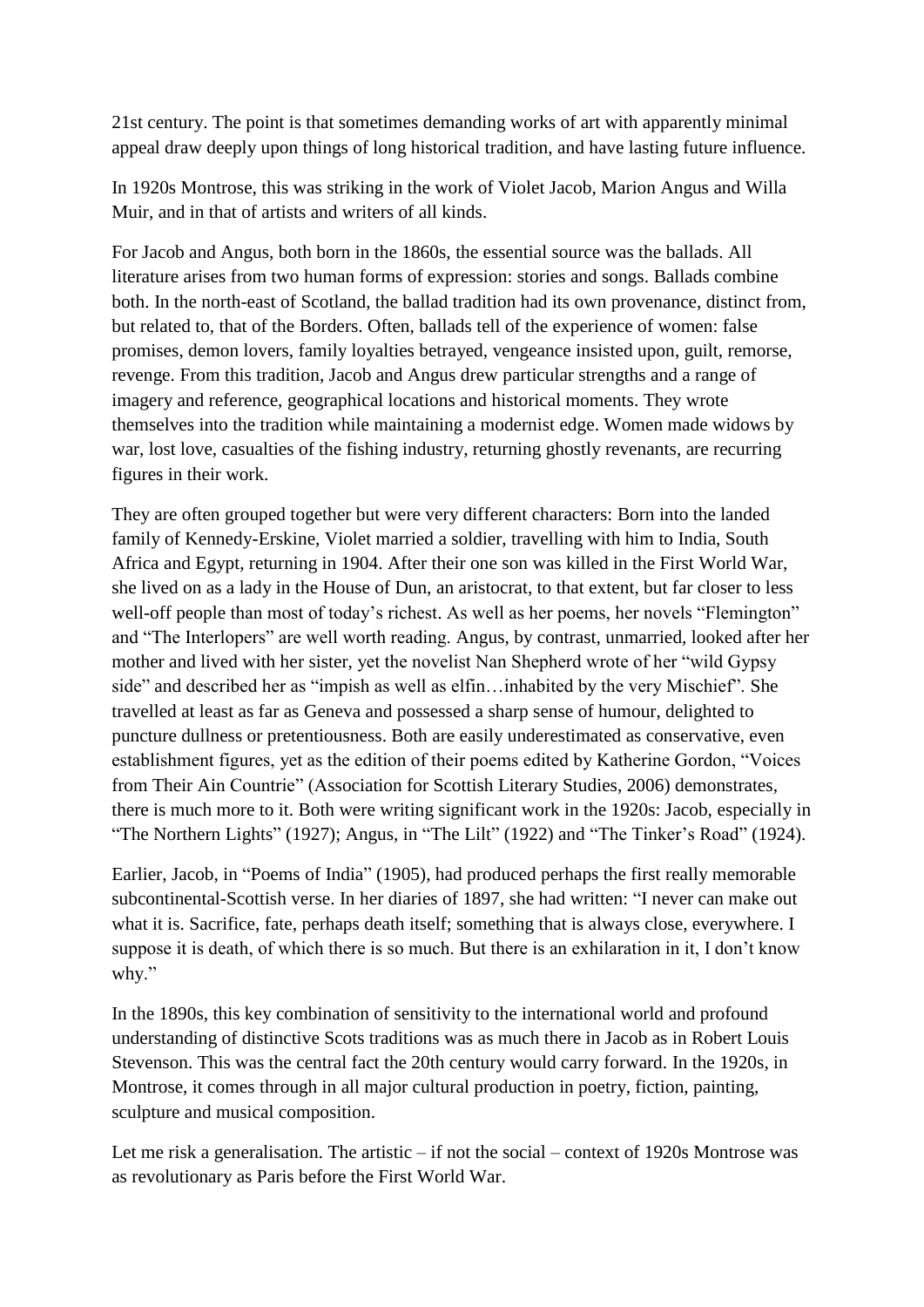Willa Muir published her proto-feminist study, "Women: An Enquiry" (1925) and began work on her Montrose-set, European-ranging novel, "Imagined Corners" (1931). Her husband Edwin published his Nietzschean essays "We Moderns" (1918), followed by "Transition: Essays on Contemporary Literature" (1926), and his poetry appeared in "First Poems" (1925) and "Chorus of the Newly Dead" (1926). Fionn Mac Colla began work on his novel, "The Albannach" (1932), which complemented the Highland fiction of Neil Gunn, "The Grey Coast" (1926) and "Morning Tide" (1930), while Lewis Grassic Gibbon was already thinking about "Sunset Song" (1932)

Meanwhile, international ideas of surrealism were touching the artist Edward Baird, a native of Montrose, whose "Figure Composition with Montrose Behind" (1926-27), "Birth of Venus" and "Portrait of a Young Scotsman (Fionn Mac Colla)" (both early 1930s), signalled a Modernism in painting that was being matched in different ways by J.D. Fergusson, William Johnstone, William McCance and William Crozier.

Not all these artists and writers were based in Montrose, but they were all connected, distantly or closely, with the one person who lived there and galvanised everything: Hugh MacDiarmid.

The sculptor William Lamb met Violet Jacob in 1924, sculpted a bust of her and both giggled over another bust he was making of MacDiarmid: "When I do that portrait of him I shall revenge myself by making it look like him. He in many ways looks quite fearsome – indeed diabolical… His face contains a great amount of character – mostly bad."

MacDiarmid was C.M. Grieve, a local reporter on the "Montrose Review", who stayed in the town from 1920 till 1929 and, for better or worse, made modern Scotland possible.

He did three things that changed the whole scene. First, he published his poems: "Sangschaw" (1925), "Penny Wheep" and "A Drunk Man Looks at the Thistle" (both 1926). He was drawing on similar sources as Jacob and Angus and others, but his distinction was to take into full account all that the 19th century's most shattering thinkers and social analysts had delivered: Darwin for the priorities of biology, Marx for the pre-eminence of economics and society, Freud for individual and sexual psychology, Nietzsche for ideas about power, slave-mentality and self-determination. Once he'd swallowed the ideas that came from these boys, and grasped the literary value of the era's key-texts, Joyce's "Ulysses" and Eliot's "Waste Land", and made the long traverse through Jamieson's "Dictionary of the Older Scottish Tongue", he produced the poems. Light and quick, dense and tortured, crazily funny and deadly serious, short lyrics or book-length philosophical excursions, they are hard work but, like all great art, the more you read them, the better they get.

MacDiarmid did a few other things in the 1920s, from his Montrose headquarters: he wrote an astonishing quantity of prose journalism, reportage for the "Review" but also essays on every possible topic in the world of Scottish cultural production. Many articles were for the "Scottish Educational Journal", addressed specifically to teachers, collected in a book as "Contemporary Scottish Studies" (1926). Issues of the journal would sell out regularly because people were so eager to see what establishment figures he was turning his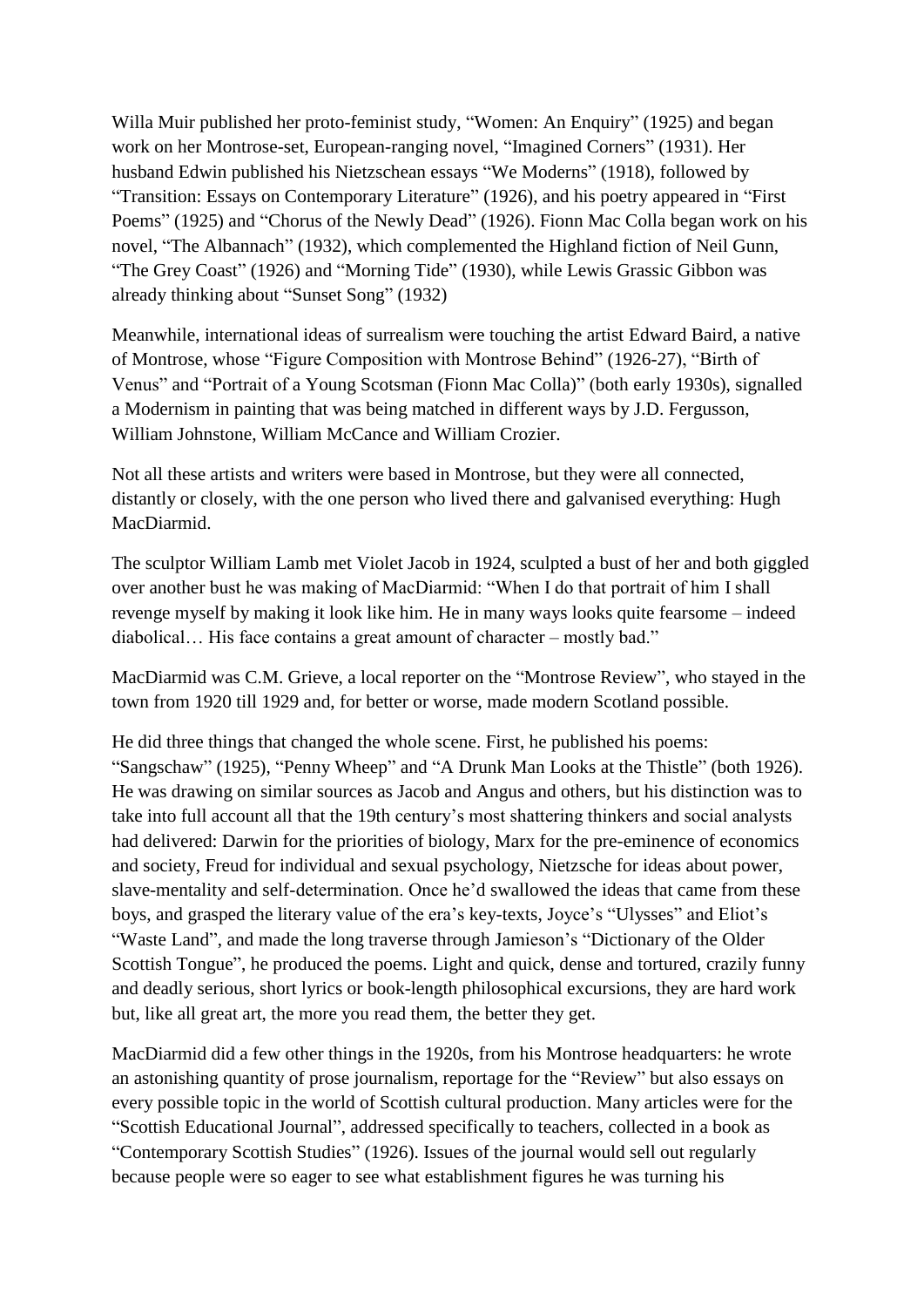metaphorical guns on next. But he was firm in his support of younger writers, as editor of the three anthologies "Northern Numbers" (in 1920, 1921 and 1922), and numerous short-lived periodicals. He also made time to found the Scottish branch of the international writers' organisation PEN (1927), and to be a founding member of the National Party of Scotland in 1928, which emerged as the SNP in 1934 and, to the incredulity of some, became the government in Scotland in the early 21st century.

MacDiarmid wasn't idle. And he wasn't alone. What happened in Montrose in the 1920s started the hunt that tracks us even now. Political reality needs poetry and the arts far more than some would have us believe. Because, in the arts, political honesty is defined by how clear meaning is made and given, even when it's hard work and difficult. Politics on its own, though, is usually no more than subterfuge and obfuscation. As Edward Dorn puts it: "Either we define our allegiances to certain honorific aspects of human nature or we don't."

That's the only revolution that matters. And the only one that really delivers the goods.

[Boxed off:]

Evening in the Opium Fields, from "Poems of India" (1905) Violet Jacob

As pageants, marshalled by a masterhand, So are the poppy-fields; in rose and red And foam of white and livid purple spread, Mile upon mile, they stretch on either hand; Dark by the well the heavy mangoes stand, Where labouring oxen pace with dusty tread And dripping water-skins climb up to shed Their gush upon the irrigated land.

So cool the labyrinthine channels run, Flooding the grey stems with a maze of gold; For, as he nears his end, the dying sun Does all the plain within his arms enfold; Beneath the mango-trees long shadows creep, Like sleep's tread falling through the flowers of sleep.